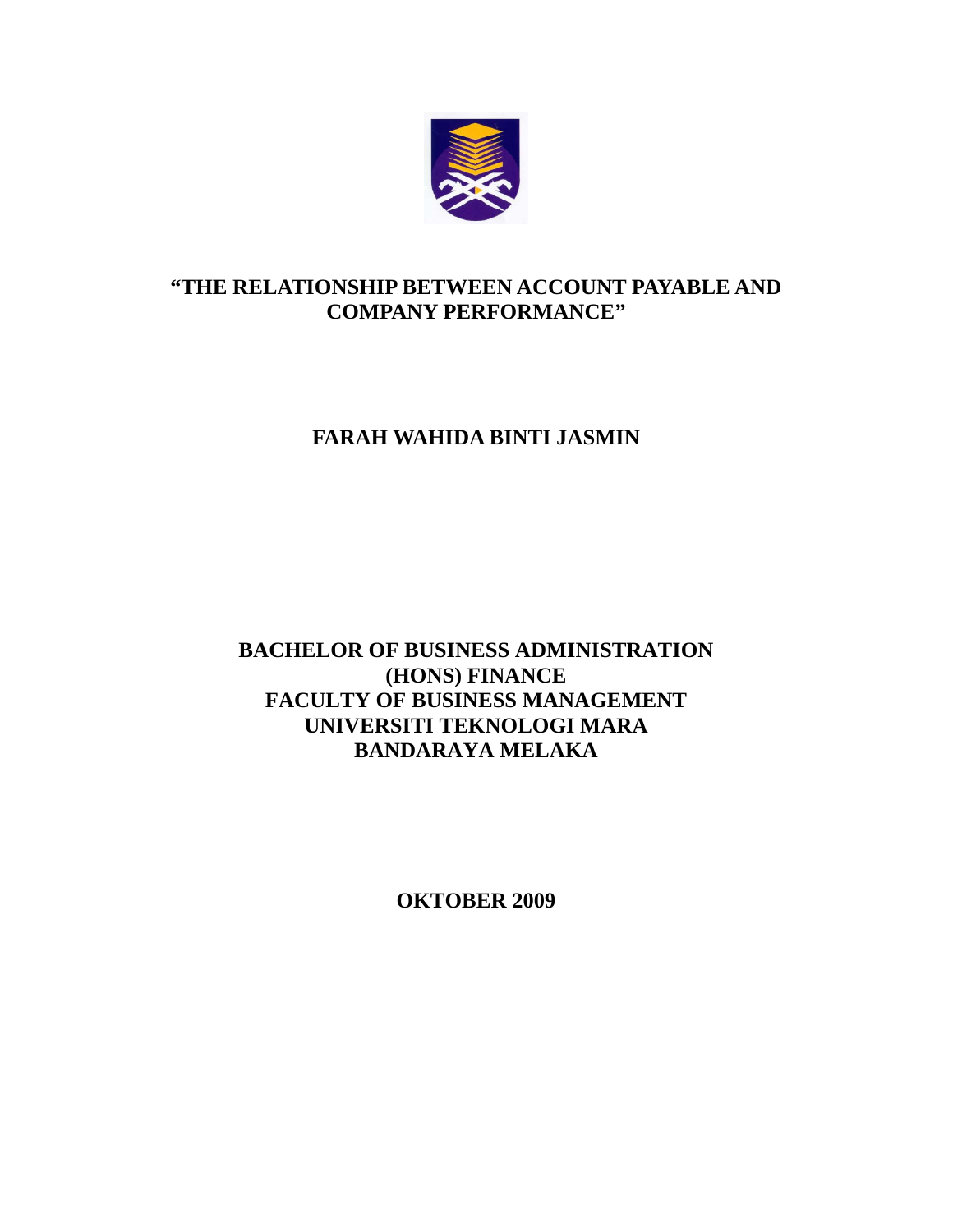#### **ACKNOWLEDGEMENT**

#### BISMILLAHIRRAHMANIRRAHIM.

I am very grateful to Allah S.W.T for the Grace and Mercy for giving me guidance, inner strength, knowledge, skills, and good health in making this project paper became a reality.

First and foremost, my heartfelt thanks goes to my loving parents who has given me the fullest support mentally and physically, encouragement and comfort and inspiration all the way in order for me to complete my studies in UiTM Malacca City Campus.

Definitely, I wish to express my deepest and sincere appreciation and gratitude to Cik Shahiszan Bt Ismail, my respectable Advisor from MARA University of Technology, Alor Gajah Campus, for the invaluable cooperation, professional guidance and advice during the production of this project paper.

My appreciation also goes to the staffs and management of Finance and Administration, Composites Technology Research Malaysia Sdn Bhd (CTRM AC) especially to my supervisor Pn Maslaily Binti Lijong the Assistant Manager of Finance Department for their cooperation and assistance towards the completion of my final year project.

Last but not least, I owe my special thanks to my dearest friends and respondents for their support and encouragement in making this report successful.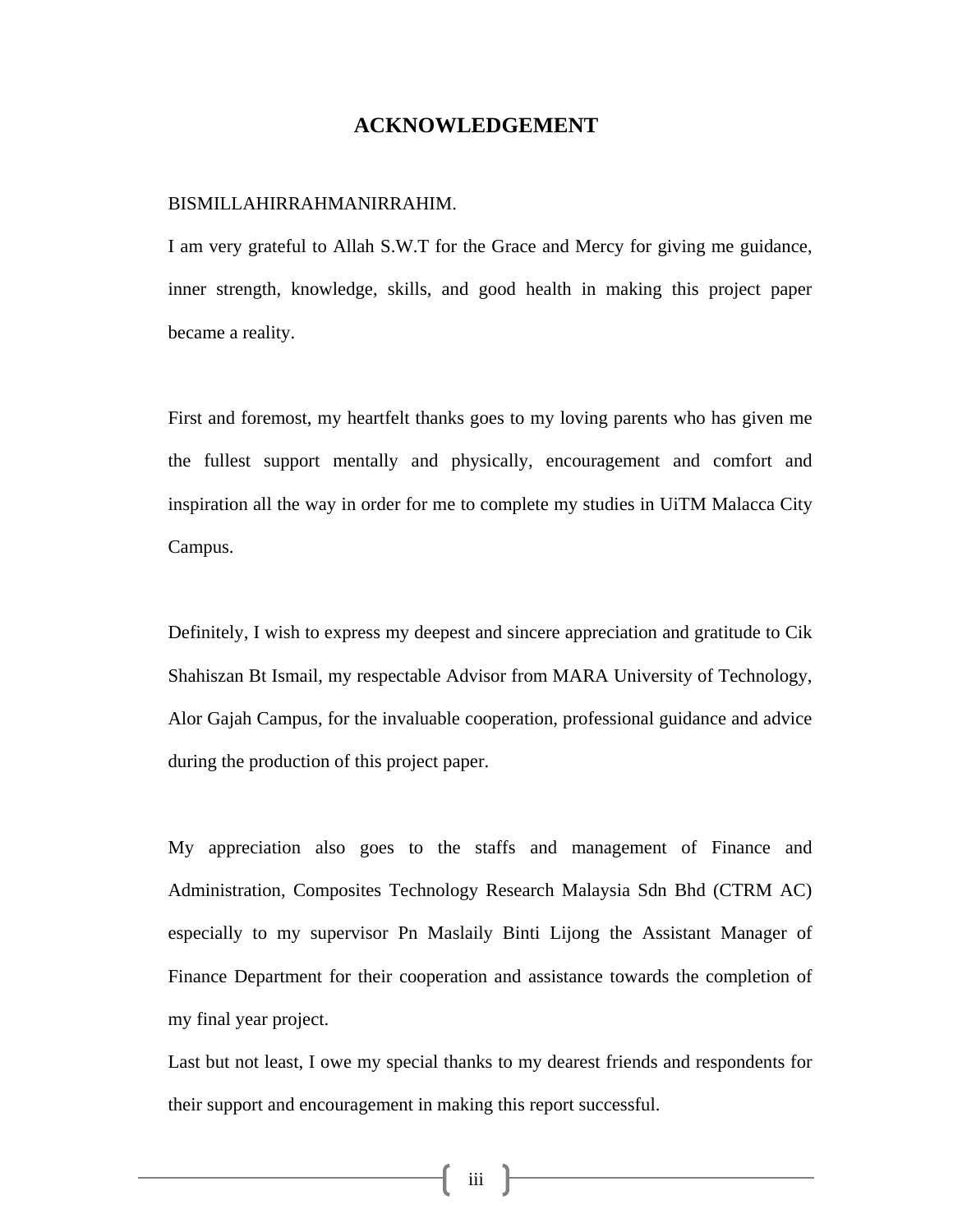# **TABLE OF CONTENT**

| <b>CONTENTS</b>                     | <b>PAGE</b>   |
|-------------------------------------|---------------|
| <b>LETTER OF SUBMISSION</b>         |               |
| <b>DECLARATION OF ORIGINAL WORK</b> | $\mathbf{ii}$ |
| <b>ACKNOWLEDGEMENT</b>              | iii           |
| <b>TABLE OF CONTENTS</b>            | iv            |
| <b>ABSTRACT</b>                     | V11           |

### **1.0 INTRODUCTION**

| 1.1 | <b>Background of Study</b>      | $\mathbf{1}$   |
|-----|---------------------------------|----------------|
|     | <b>Company History</b><br>1.1.1 | 3              |
|     | 1.1.2 Company Background        | $\overline{4}$ |
|     | Vision and Mission<br>1.1.3     | 5              |
| 1.2 | <b>Problem Statement</b>        | 6              |
| 1.3 | Objective of Study              | 7              |
| 1.4 | <b>Significant of Study</b>     | 8              |
|     | The Researcher<br>1.4.1         |                |
|     | The Company<br>1.4.2            |                |
|     | The Supplier<br>1.4.3           |                |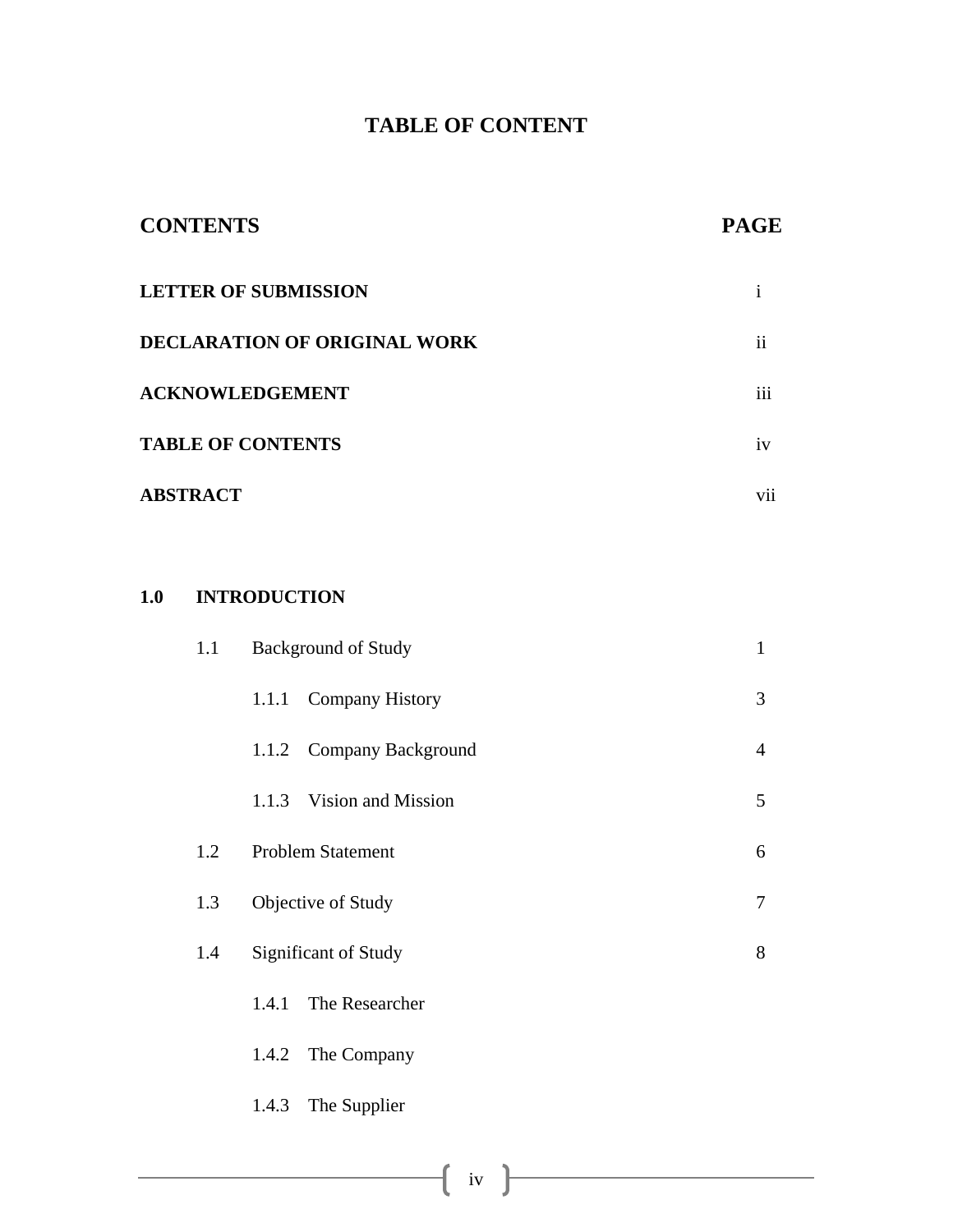### **ABSTRACT**

Account Payable is the gatekeeper of the organization's funds. Without AP best practices, there's a risk of "leakage" of those funds through duplicate or erroneous payments, missed invoice discounts, late-payment penalties, misuse of funds, and outright fraud. The issues that would like to highlight in this study is regard whether this company adapt the actual theories of account payable management in their operation and how well the company's account payable management operates toward company performance. The data of this study are gathered from both primary and secondary data. Ratio analysis has been used to compare the company performance for five years. It has been identified in the findings that the company has adapted the actual theories of account payable in their operation. However, a further study need to be carried on because the account payable functions have changed radically over the past decade and this transformation continues. Base on the result of this study, some recommendation has been proposed which hopefully can help them to improve their business performance in the future.